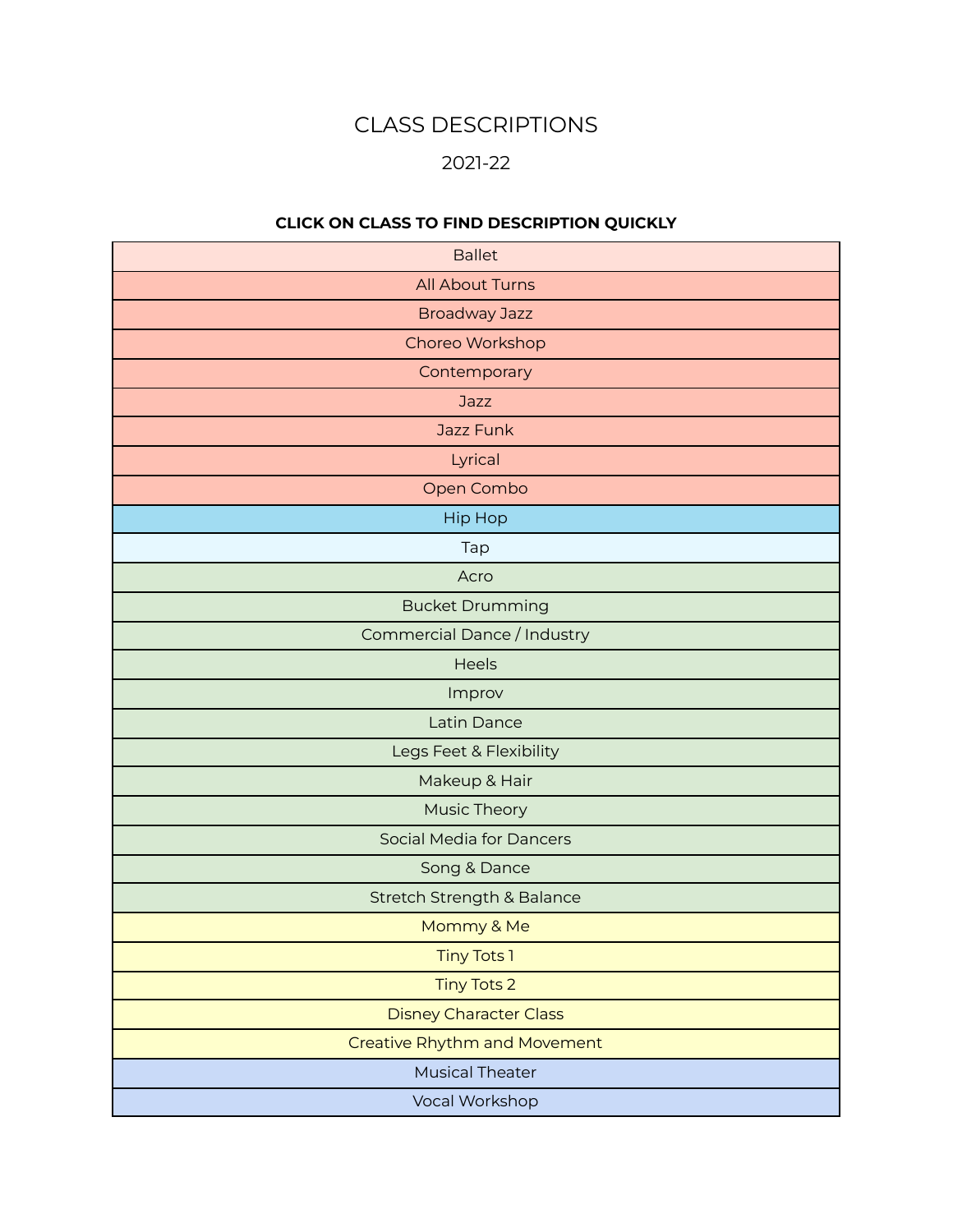#### <span id="page-1-0"></span>**ALL ABOUT TURNS:**

In this class, we're going to focus on turning elements! All different kinds of pirouettes, chaine, and pique variations will be covered along with fouttes and a la seconde turns. We'll also work on exercises to improve your balance and strength while turning. Let's bring your turns to the next level!

## <span id="page-1-1"></span>**ACRO:**

## **TINY TUMBLERS**

Come learn the fundamental building blocks of acro! This class is geared towards our tiniest of beginners and will work on developing the strength and flexibility needed to perform basic acro skills such as forward rolls, cartwheels, and bridges.

Requirements: NONE

#### **BEGINNING ACRO**

Beginning Acro - Come learn the fundamental building blocks of acro! This class is geared towards beginners and will work on developing the strength and flexibility needed to perform basic acro skills such as forward rolls, cartwheels, and bridges.

Requirements: NONE

#### **INTERMEDIATE ACRO**

Gain more confidence in your intermediate acro skills! This class is geared towards intermediate students and will work on developing the strength and flexibility needed to perform intermediate acro skills such as handstand, backbends, and kick-overs.

Requirements: Strong cartwheel, strong bridge (shoulders against the wall with straight arms), 10 pushups with elbows in, 15 V-Ups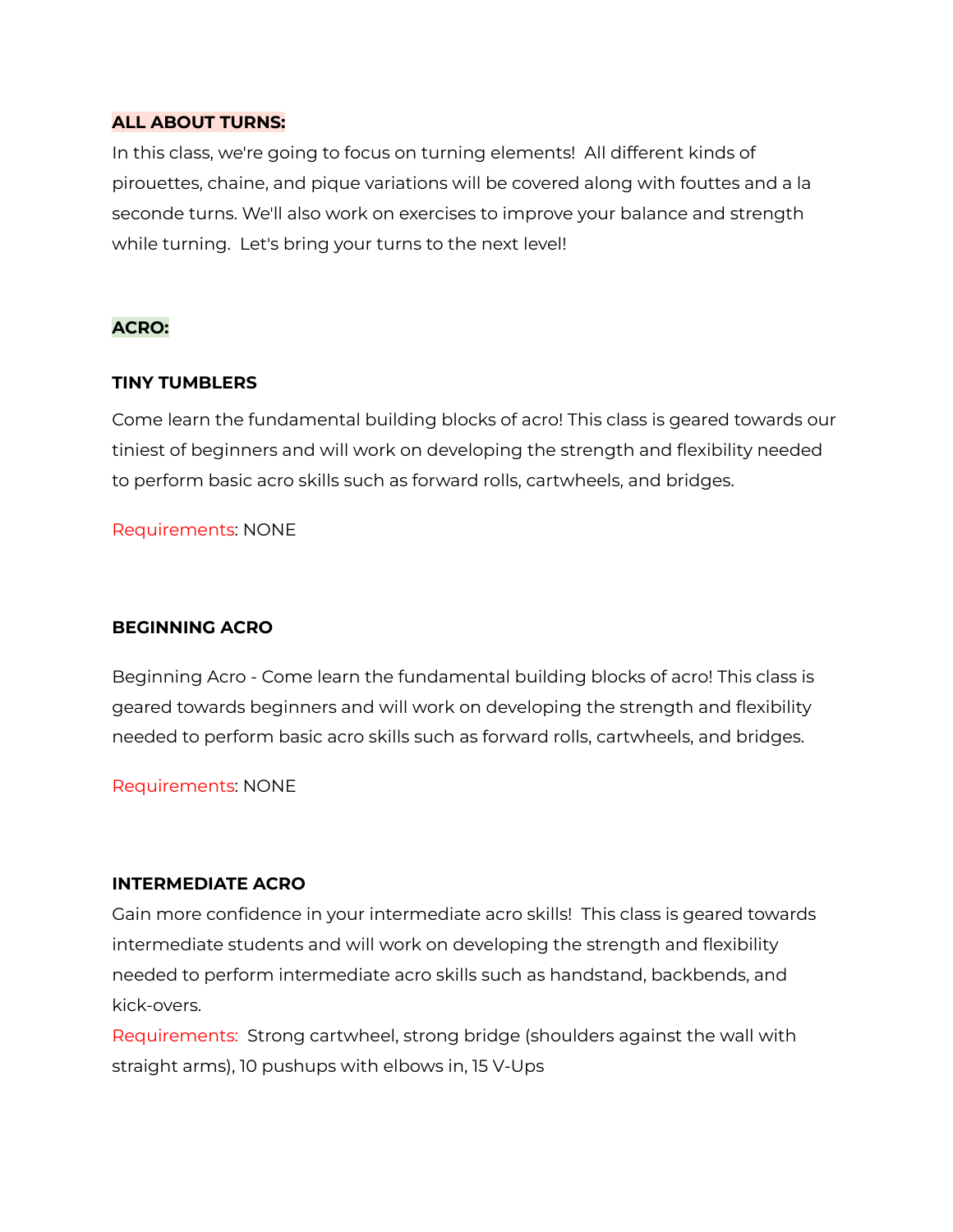## **ADVANCED ACRO**

Take your acro skills to a new level! This class is geared towards advanced students and will work on developing the strength and flexibility needed for advanced acro skills such as aerials, rolling tinsicas, kip ups, and more! Requirements: Strong front and back walkovers, strong cartwheels on both sides, strong handstand, 20 push ups w/ elbows in, 30 V-ups

## <span id="page-2-0"></span>**BALLET:**

Here at Premiere Dance Center, we firmly believe in the importance of ballet studies for any and all dancers. Our ballet program combines Cecchetti, English and Vaganova technique to help establish a strong core and proper flexibility for each dancer. The students will master proper placement, turn out, and technique while learning and understanding ballet history and language. The ballet classes are very structured and strive to help attain healthy work ethics, discipline, and self-esteem. Advanced dancers will also train and study Pointe after meeting specific requirements.

## <span id="page-2-1"></span>**BROADWAY JAZZ:**

Finesse, lines, technique, and class all right from New York City. Jazz meets glamour and style in this fun class. Learn technique and combinations that you'd often see in the top studios and theatres across the "Big Apple"!

## <span id="page-2-3"></span>**BUCKET DRUMMING:**

From the subways of NYC, to the Broadway stage, to the big screen, bucket drumming has become a ubiquitous form of public performance art. Learn the basics of this surprisingly expressive form of percussion while strengthening your knowledge of rhythm and musicality.

#### <span id="page-2-2"></span>**CHOREO WORKSHOP:**

Ever wanted to choreograph your own piece? In this workshop, you'll learn the basic elements to do just that! We'll discuss use of stage, music choice, and how to create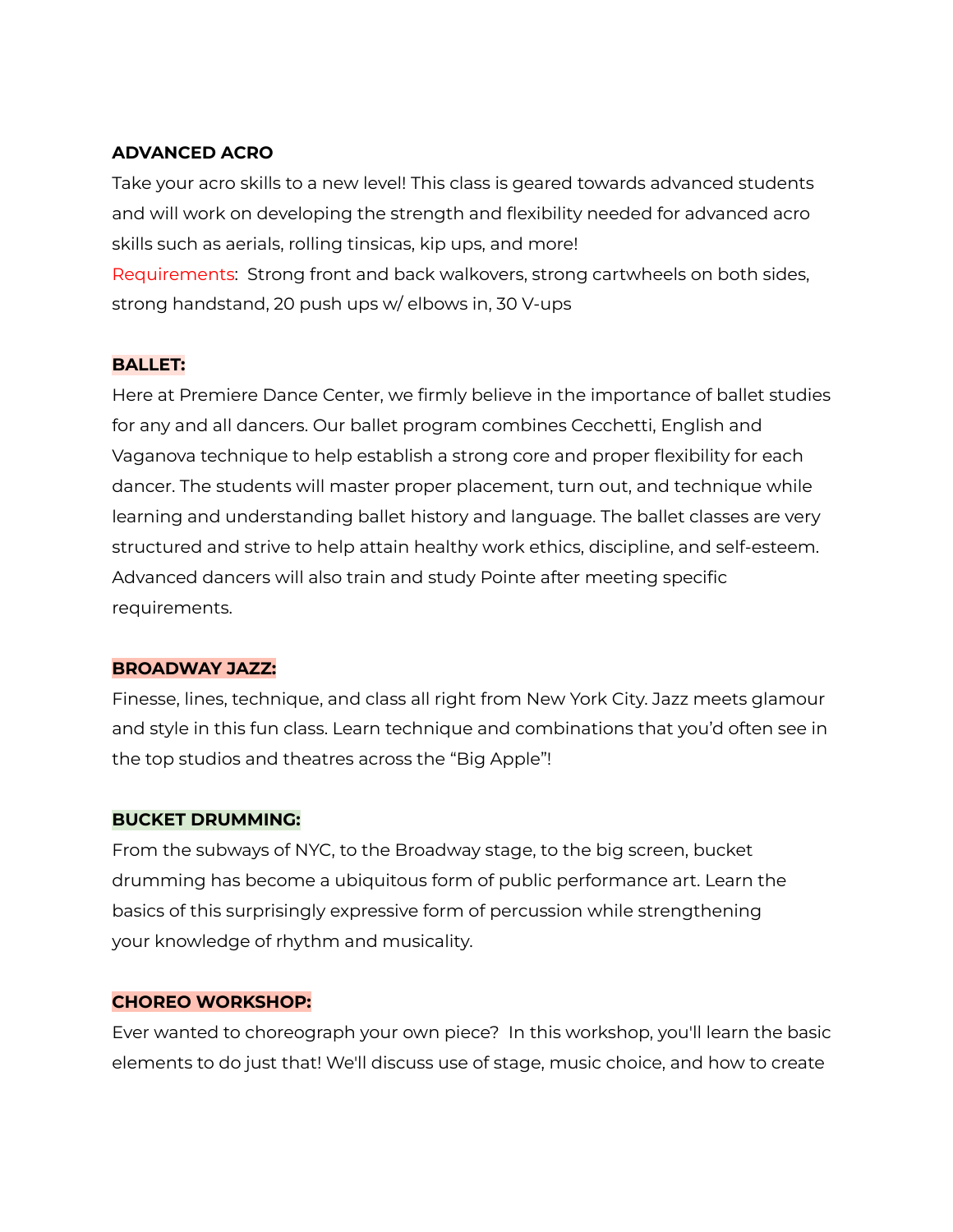your very own choreography. Then, you'll have the chance to choreograph your own mini piece! Let's build confidence in our young creators!

## **COMMERCIAL DANCE / INDUSTRY:**

In this class we will dive into the commercial dance industry. Focusing on dancing on camera, audition prep and personal style. Advanced dancers will prepare for any obstacle in the dance industry while growing an understanding for options in dance as a career. All students will gain a better understanding of the ins and outs of being a professional in the dance industry. Topics covered include headshots, resumes, financial planning, social media, personal branding/marketing, agencies, contracts, costuming, makeup, photography for dancers, video for dancers, creating choreography, and so much more!

## <span id="page-3-0"></span>**CONTEMPORARY:**

Our contemporary program combines technique and modern dance practices with urban movement and style. Dancers will explore their personal movement and grow their own understanding of artistry. Contemporary classes will utilize improvisation and choreography to give dancers the opportunity to express their emotions and develop their movement.

#### <span id="page-3-2"></span>**CREATIVE RHYTHM AND MOVEMENT:**

Young dancers will have fun using rhythm instruments like egg shakers and tambourines. We'll clap our hands, stomp our feet, and feel the beat. Ballet based creative movement will also be part of the class, taking us into imaginative expression through dance

## <span id="page-3-1"></span>**DISNEY CHARACTER CLASS:**

Each week we will play the music of a different Disney movie. Kids will be able to dress in their favorite character. Participants will be advised of the theme for the week. Come Play with us!! Learn the basics of ballet and tap.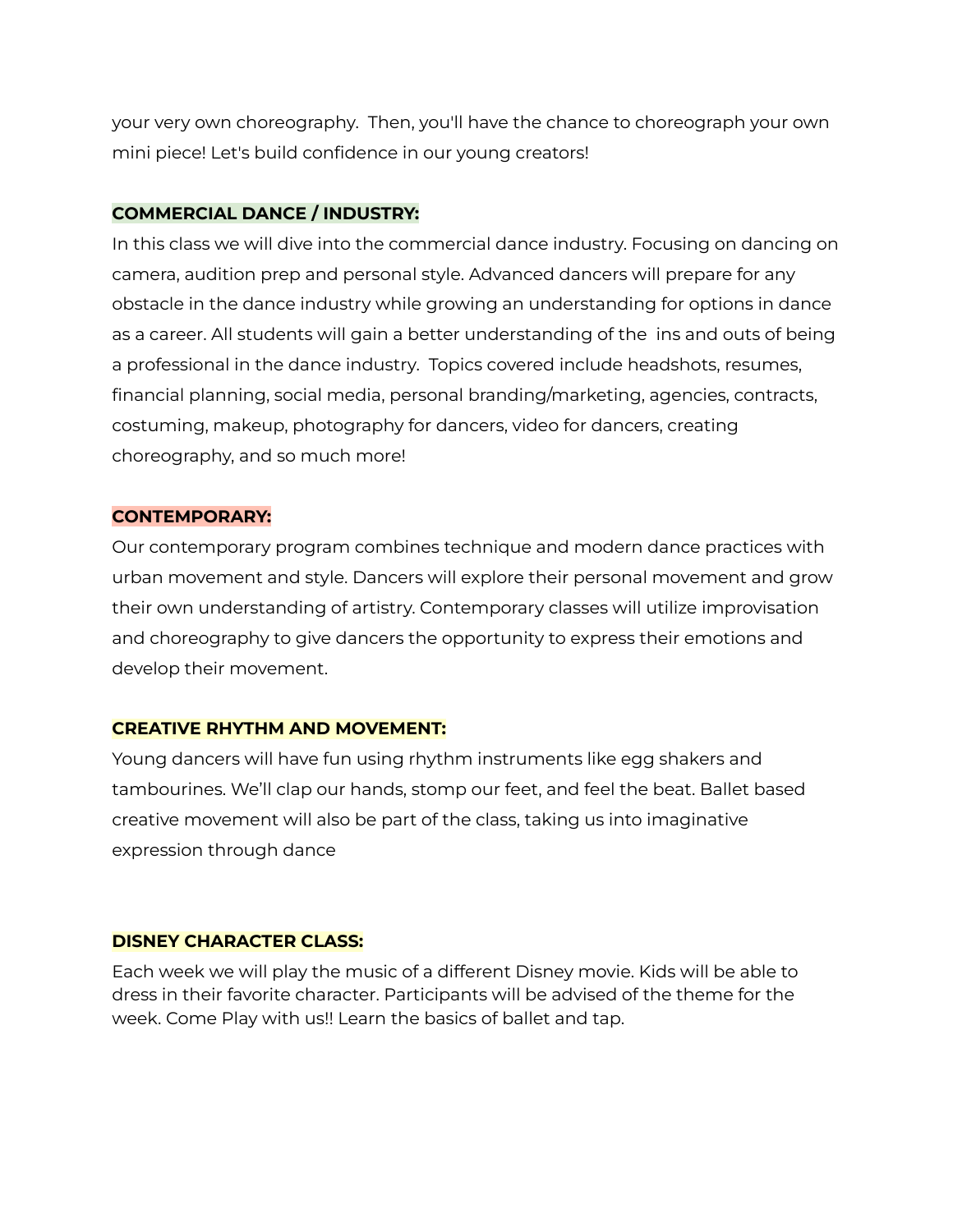#### **HIP HOP:**

Our hip hop program encourages a well-rounded education of hip hop dance and its history. Our instructors provide a high energy class that uses the latest sounds in rap, R&B and pop music together with movements influenced by some of today's hottest video choreographers as well as focusing on the fundamentals of the genre. Hip-hop encompasses movements that have elements of popping, locking, breaking and more. In addition, freestyle movement is practiced and developed to give students the opportunity to develop their own sense of style.

#### <span id="page-4-0"></span>**HEELS:**

It's not unusual for a dancer to come across a ballroom class at a dance convention, learn a broadway jazz number for an audition, or get hired for a job and rehearse in sneakers for a week to then be handed a pair of heels for the performance. With a focus on foundation and strength, this class will prepare you to dance successfully, but most importantly, SAFELY in a heel. We will start with walking and weight shifts then eventually build into choreography within the styles of jazz, jazz funk and hip hop.

\*Heels not required but highly recommended. Ballroom heels, character shoes and/or stilettos.

#### <span id="page-4-1"></span>**IMPROV:**

In our open level improv class, dancers will build confidence and artistry by experimenting with different ways to move. From practicing audition improv to choreographing phrases and exploring improvisational exercises, dancers will grow into educated artists with an understanding of their own style. This class is recommended for any experienced dancer wishing to improve their confidence and challenge themselves artistically.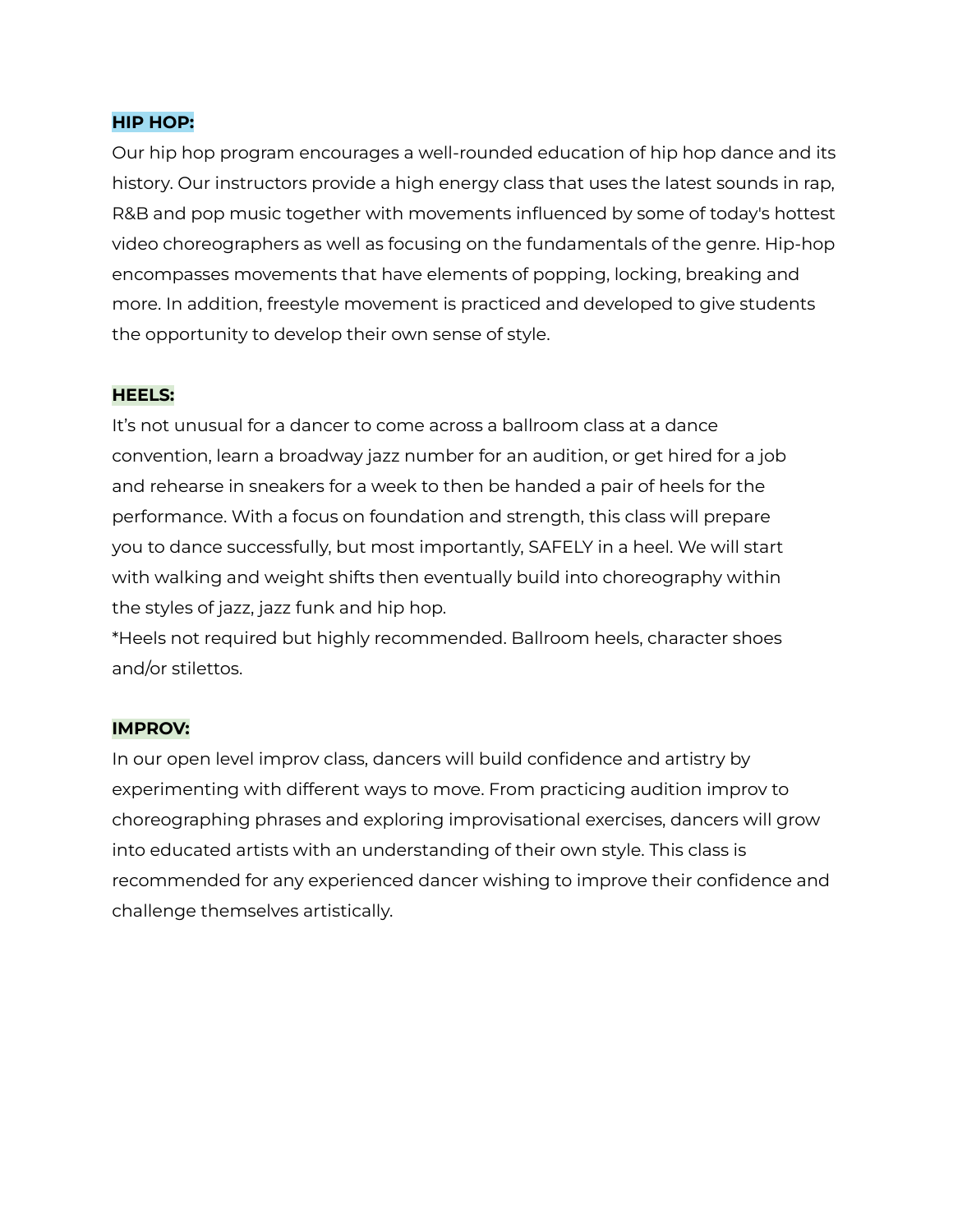## <span id="page-5-0"></span>**JAZZ:**

Our jazz program concentrates on proper technique, flexibility, entertainment value and FUN! Dancers will study technical progressions in order to master turns, leaps and extensions. Jazz class incorporates center-work, across the floor, jazz history and jazz combinations to equally train a dancers' technical abilities, understanding of the genre and ability to pick up choreography. Premiere's jazz program is recognized for their dancers' stage presence and technical abilities.

#### <span id="page-5-1"></span>**JAZZ FUNK:**

This class is a combination of lines and strength from jazz and the groove of hip hop to create a unique hybrid of styles often found in music videos and tours. Dancers will have fun while working hard to fulfill challenging concepts and movement.

## <span id="page-5-2"></span>**LATIN DANCE:**

Latin ballroom dance techniques have become essential techniques for young professional dancers to have in their repertoires with the evolution of tv shows such as Dancing with The Stars and So You Think You Can Dance. In this exciting and energetic class you will learn Cha Cha Cha, Samba, Rumba, Paso Doble and Jive basic actions along with the newest techniques and open choreography. Partners are not required.

#### <span id="page-5-3"></span>**LEGS, FEET & FLEXIBILITY:**

Our legs, feet & flexibility class is built on our firm belief that technique is crucial to a dancer's education. With refined focuses, this class will study the structure of a dancers body while repeatedly practicing exercises to solidify one's technical abilities. The class will be split into two 30 minute focuses - one being legs & feet, the other being flexibility. Legs & feet will provide dancers with knowledge of how to develop lengthened muscles & create clean lines in their movement. Dancers will increase their range of motion in their hips as well as improve their strength and flexibility in their feet. Flexibility will allow dancers to create important stretching habits and encourage dancers to release and stretch to their fullest potential. This will allow a dancer's body to loosen up and create more expansive movement without feeling restricted.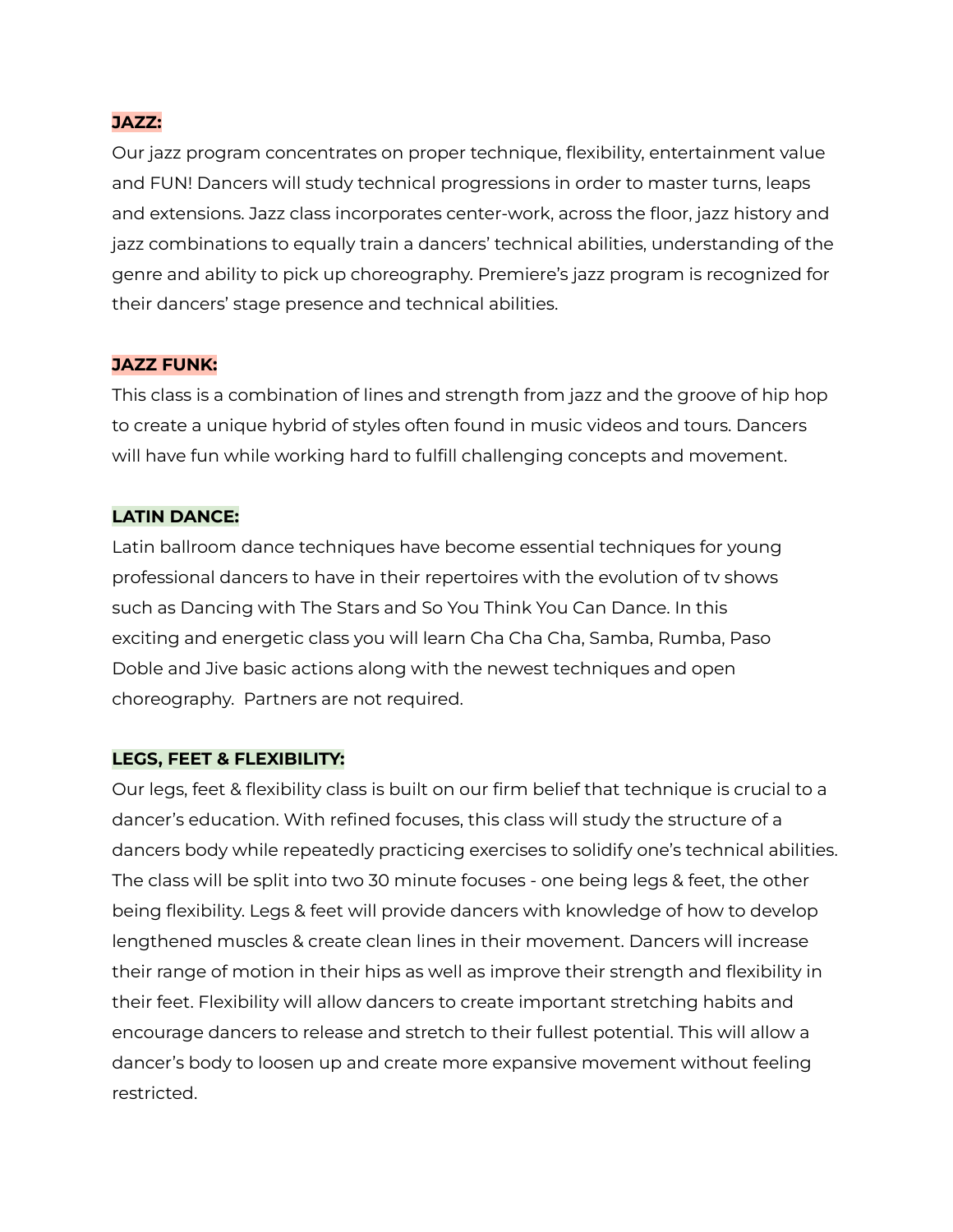## <span id="page-6-0"></span>**LYRICAL:**

Lyrical at PDC allows dancers to practice connecting movement to emotions and understand details in choreography. Our dancers will master the performing aspect of the art while simultaneously mastering all challenges in choreography, such as weight changes, levels, textures and more. As for our younger lyrical classes, dancers will be introduced to the genre as an intro to the performing arts. They will dance to their favorite music, practice technique, learn skills to pick up choreography and explore improvisation.

#### <span id="page-6-1"></span>**MAKEUP AND HAIR:**

Take your makeup and hair skills to the next level with this fun summer-only class! Learn messy bun variations, French twists, braids, alternative eyeliner shapes, all about liquid lipstick, and more! Bring your questions, your beauty supplies, and all your creativity!

#### <span id="page-6-3"></span>MUSICAL THEATER:

This summer, students will learn a Broadway musical style song both vocally and choreographically. We'll learn/practice vocal techniques for singing, and work our dance skills. All levels are welcome. This is a great opportunity to learn the basics, or level up on skills you already have.

#### **MUSIC THEORY:**

Learn and grow your understanding of music method and history. Learn the building blocks of music and how they weave their way through different genres and cultures over history. Deepen your connection with dance by looking beyond just the moves.

#### <span id="page-6-2"></span>**MOMMY & ME:**

An extremely fun and creative class where children will be introduced to classroom skills, musicality, rhythm, motor skills for dance, and fundamental movements and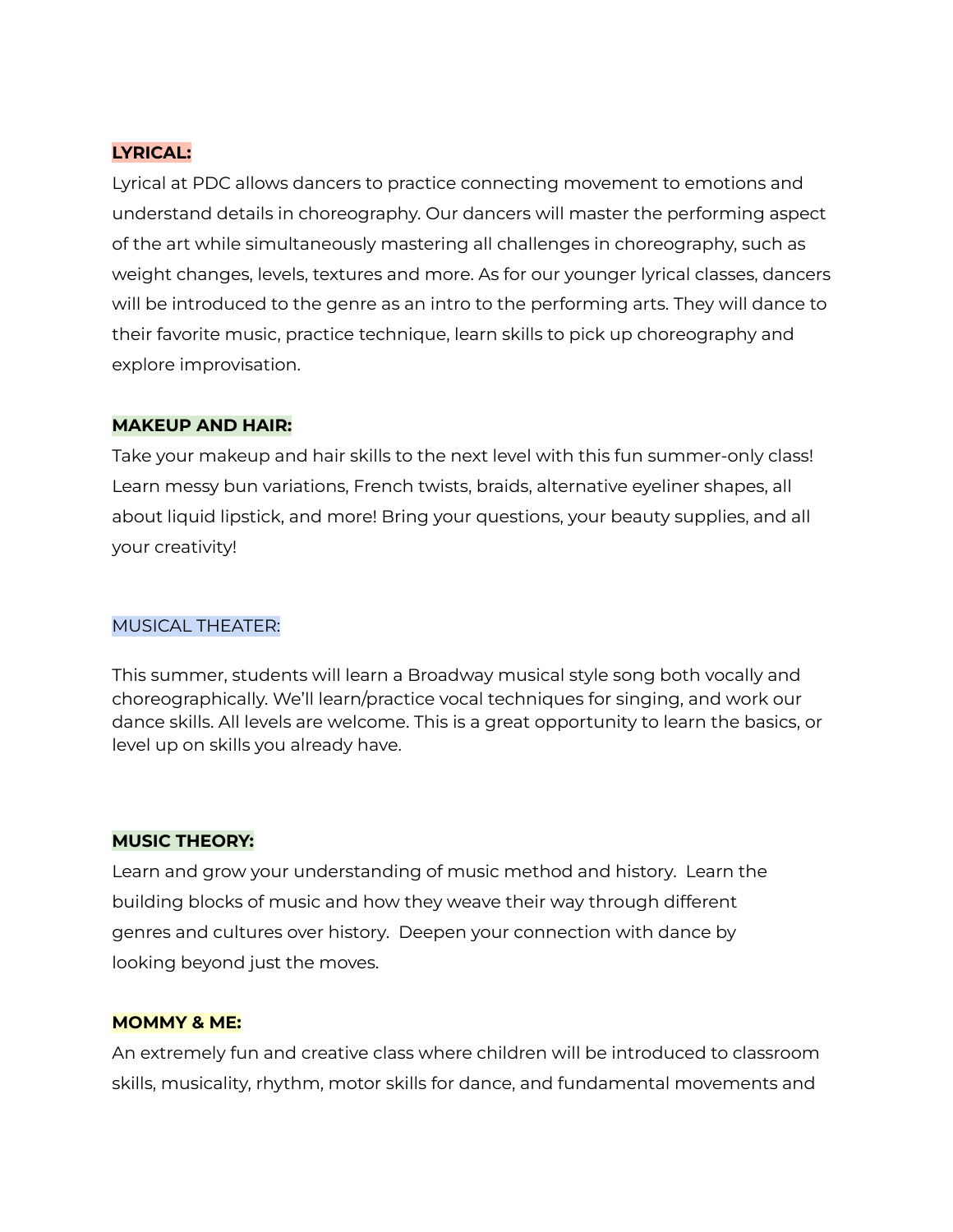<span id="page-7-0"></span>positions through structured dance combinations, dance games, stretches and improvisation. One young dancer aged 18 months upwards with one adult.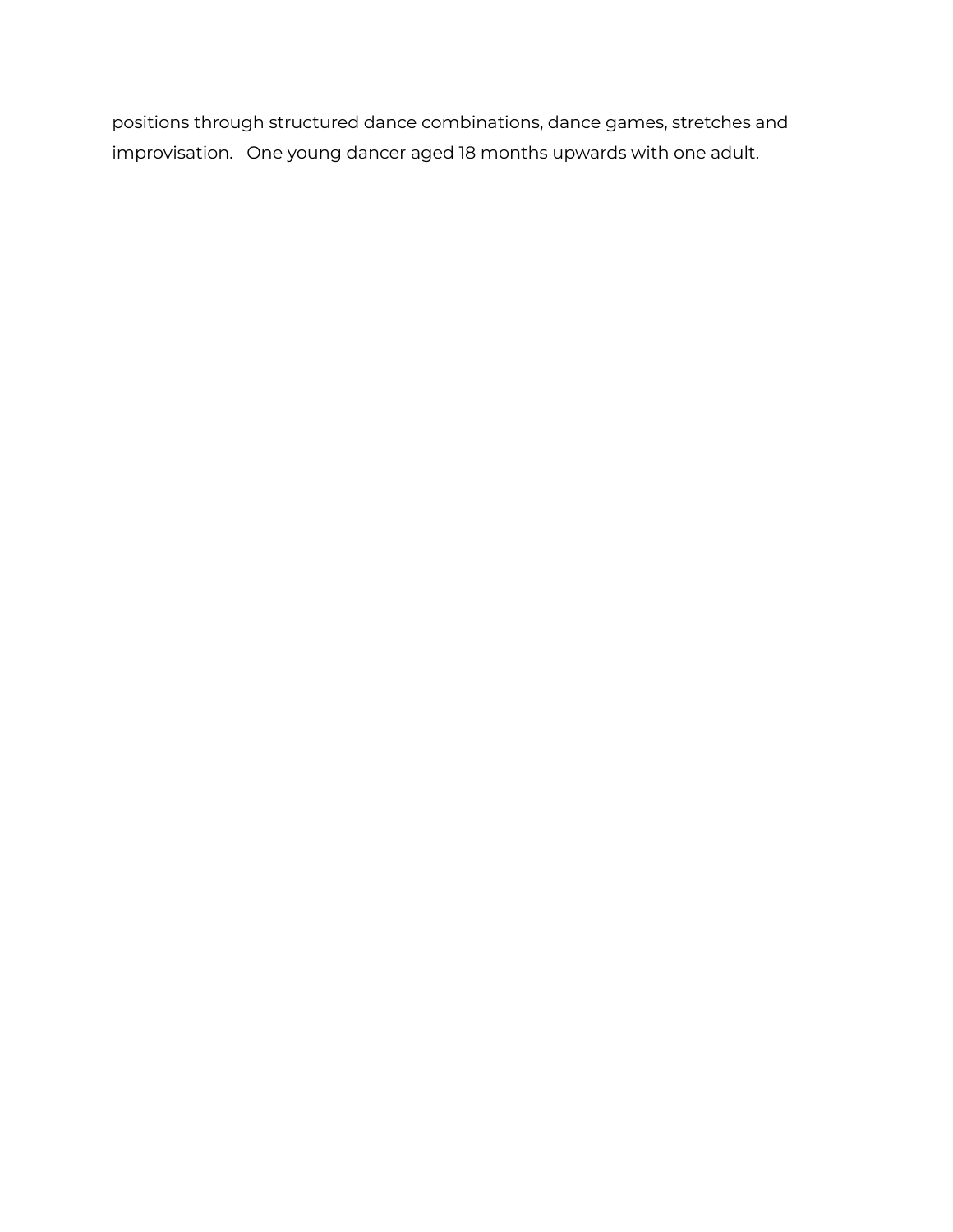### **OPEN COMBO (9+):**

This class is time dedicated to exploring a dancer's personal movement within choreography. The class will focus on learning a new combination of choreography each week in various styles. Dancers will explore personalizing movement, performing, letting go and beyond - all while practicing their skills in picking up choreography and improving their technique. Built on the belief that a dance studio is a safe, supportive space, this class will allow dancers to open up through their movement in a judgement-free zone. This class will support a dancers' ability to conquer a convention class or audition like a seasoned professional, as well as give them the confidence to be vulnerable in their art.

## <span id="page-8-0"></span>**SOCIAL MEDIA FOR DANCERS:**

Learn the ins and outs of social media for dancers in this unique class! We will cover online safety, how to market yourself as a professional dancer, how to develop a personal brand, and more!

## <span id="page-8-1"></span>**SONG & DANCE (Ages 9, younger dancers with permission):**

Sing and dance your heart out in the style of Broadway and Hollywood musicals. In this class, you will strengthen and exercise your voice. You'll also improve your dance technique and stage presence. Most importantly...You will have fun with your fellow song and dance performers learning music and choreography to famous showstoppers. All levels are welcome. Beginners will enjoy learning the basics of singing, and learn "do-able" dance steps that fit the songs. More advanced dancers and vocalists will find new challenges and ways to level up.

#### <span id="page-8-2"></span>**STRETCH AND STRENGTH & BALANCE:**

Come improve your strength and stamina in this essential class! Strength and cardio training will reduce your risk of injury, increase your endurance, and give you the ability to master new skills as a dancer! You'll also learn to balance with stability and control, with exercises to help you improve your turns, leg extensions, and overall strength of movement.